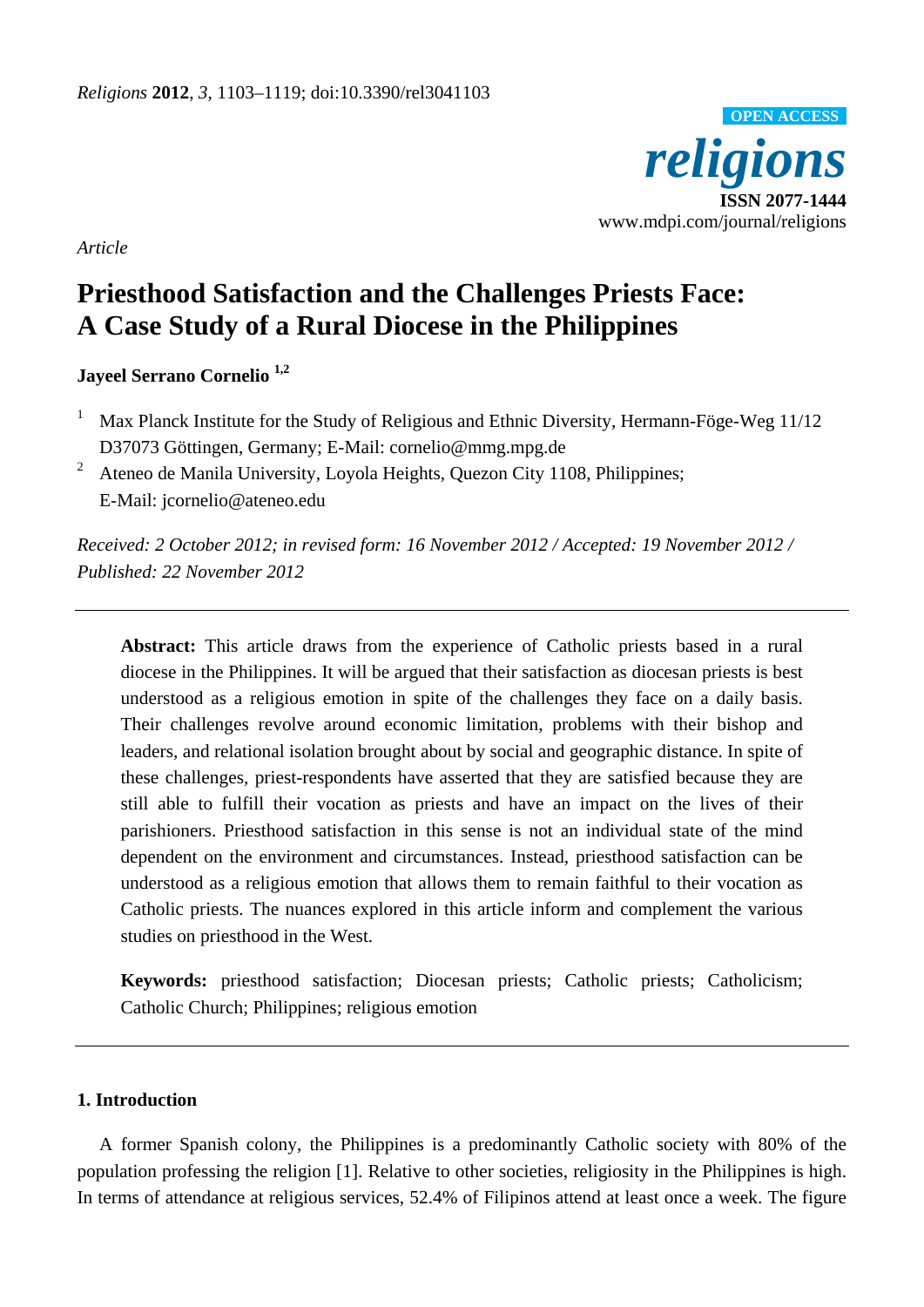is 29.4% in the US and 7% in Germany [2]. Such religiosity keeps the Catholic clergy very busy. The archipelago is divided into several apostolic vicariates and at least sixteen archdioceses that oversee seventy-two dioceses. According to official statistics from the Vatican, the Philippines has 135 bishops, 5,993 diocesan priests, and 2,973 priests affiliated to a religious order [3].

In recent years, the leadership of the Catholic Church has been met with a series of controversies that remain fresh in the memory of the public. The Philippine Church, for example, was not spared from the sex scandals that scarred the image of Catholicism in the West. Allegations of rape and other forms of sexual abuse have been hurled at several parish priests, and cases have yet to be resolved to this day. It appears then that the public apology delivered in 2002 by the Catholic Bishops Conference of the Philippines did not deter future offenders in the Church [4]. Recently, too, exposés came out in the media about certain church leaders who received expensive vehicles under the administration of the former Philippine president. While they could have been received for the purposes of enhancing church operations, they could have also been politically motivated to "buy their silence" in order to pacify political unrest especially in the countryside [5]. Further affecting the public credibility of the Catholic Church as an institution is its involvement in politics. A long-fought battle has been over the Reproductive Health Bill, which universalizes access to artificial contraceptives and sexuality education. The Church has strongly opposed it and has alienated significant segments of the population because of the rhetoric employed by some of its leaders [6,7]. Interestingly, despite these controversies, a survey shows that 75.4% of Filipinos (as opposed to 25% in Germany and 28.5% in the US) still place "a great deal or complete confidence in churches and religious organizations" [2].

Some of these controversies, while national in scope, first emerged as local matters in many dioceses across the country. Outside such big cities as Manila, Cebu, and Davao, dioceses and vicariates have their own respective administrative structures. Moreover, their geographies keep their issues isolated from mainstream media until they reach scandalous proportions. The parishes of many of these rural dioceses can be very far from their own regional centers and such distances speak of their levels of economic development as well. Indeed, many of these parishes are in the midst of rural poverty.

This article draws from a study conducted in 2011 and 2012 on the challenges priests face in a rural diocese in the Philippines. Their struggles, as their narratives reveal, revolve around issues that are economic, leadership-related, and relational. But in spite of all these diocesan struggles, my informants have asserted that they are still satisfied, a condition which needs to be enacted in a relational and ongoing manner.

Taking my cue from the sociology of religious emotion, I will show that the satisfaction of my informants can be understood as a religious emotion in spite of the challenges they face in the diocese. Their satisfaction lies in being able to commit their time and resources to their communities. In this sense, priesthood satisfaction is not just a passive state that is a result of environmental conditions. This proposition rectifies the assumption in the literature that priests largely view relationships as a source of satisfaction [8]. That priests have an opportunity to give is in itself also a very important source of satisfaction. This then informs why they feel frustrated with the many limitations imposed on them by the economic condition of their parishes and the lack of support they receive from their diocesan leaders.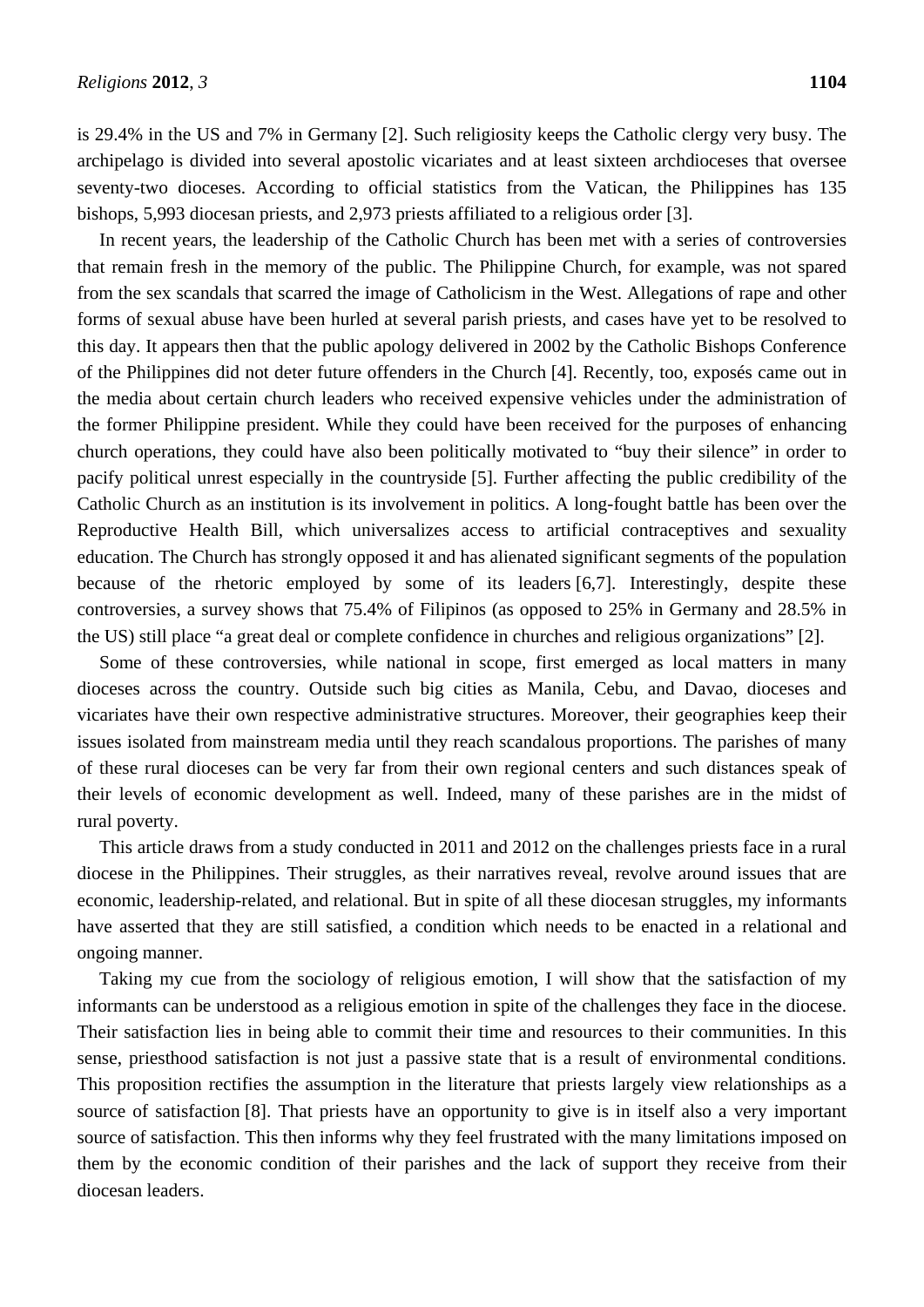## **2. Method**

The article draws from a study on the problems being encountered by priests in a rural diocese in the Philippines. As the interest is in their issues and how they deal with them, the appropriate approach has been to interview them, a method employed by Kane to study how recent abuse crises affected priests in the US [9]. Typically, studies on priesthood in the West have been generally conducted using large-scale surveys, thus missing out on the important nuances concerning their perceptions and attitudes toward everyday problems in the parish [10–12]. Indeed, the interviews have generated rich narratives about their satisfaction in the ministry and the main issues they are encountering in the diocese. These qualitative data are explored in this article.

Because narratives presented below are sensitive, the anonymity of the diocese needs to be upheld.<sup>1</sup> It is located in a rural region that spans at least two municipalities. Landlocked, the province is mainly dependent on agricultural economy. Although unemployment in the region is below 6% according to latest figures, almost one-fifth of its families are poor. Towns are typically far from each other, with priests describing that regularly visiting all parishes on a given Sunday is simply impossible. Not all roads in these areas are cemented and a stable vehicle would be necessary to traverse them.

Around thirty priests are deployed in the diocese. Reporting to a bishop, the diocesan priests may be occupying such multiple roles as parish priest, school rector, and mission and catechetical director. For this article, eleven priests from different parishes and with varying years of service in the ministry have been interviewed. The youngest, 28 years old, has been a year in the priesthood and serves as assistant parish priest. The eldest, at 53, has been a priest for almost two decades. He is currently a parish priest but has previously served as mission rector. Some of the informants have advanced degrees in pastoral ministry but the rest have at the very least seminary education and a college degree in theology or philosophy. As will be recounted in some narratives below, the respondents are originally from the same area and have thus studied in local schools and nearby seminaries. Generally, the descriptions they have offered about their families suggest that they come from lower income dispositions. In this article names have been changed to protect their identity.

# **3. Priesthood Satisfaction in the Literature**

 $\overline{a}$ 

Mainly confined to the Western experience, studies on the satisfaction levels of priests have been generally influential for various reasons [11–14]. Usually funded by church-affiliated organizations, these studies have been mounted to assess the general condition of religious and diocesan priests. The findings are then employed to formulate policies and programs to address their emergent needs. Ermis's [10] work on newly ordained priests, for example, has helped identify the need for bishops to mentor them more closely for they are the most vulnerable to pressure among all other clergy. Also, in the media, there is wide interest in the condition of priests mainly because of the crises that have hounded the Catholic Church. But as Greeley [15] shows using large-scale surveys, many of these commentaries are exaggerated (and that celibacy is not to be blamed for any sexual repression within the institution). Because of all these studies, the sustained attention given to Catholic priests makes it

<sup>1</sup> Research of this type has been met in other contexts with some levels of suspicion [11]. I can only be thankful to this diocese's bishop and priests for welcoming this project.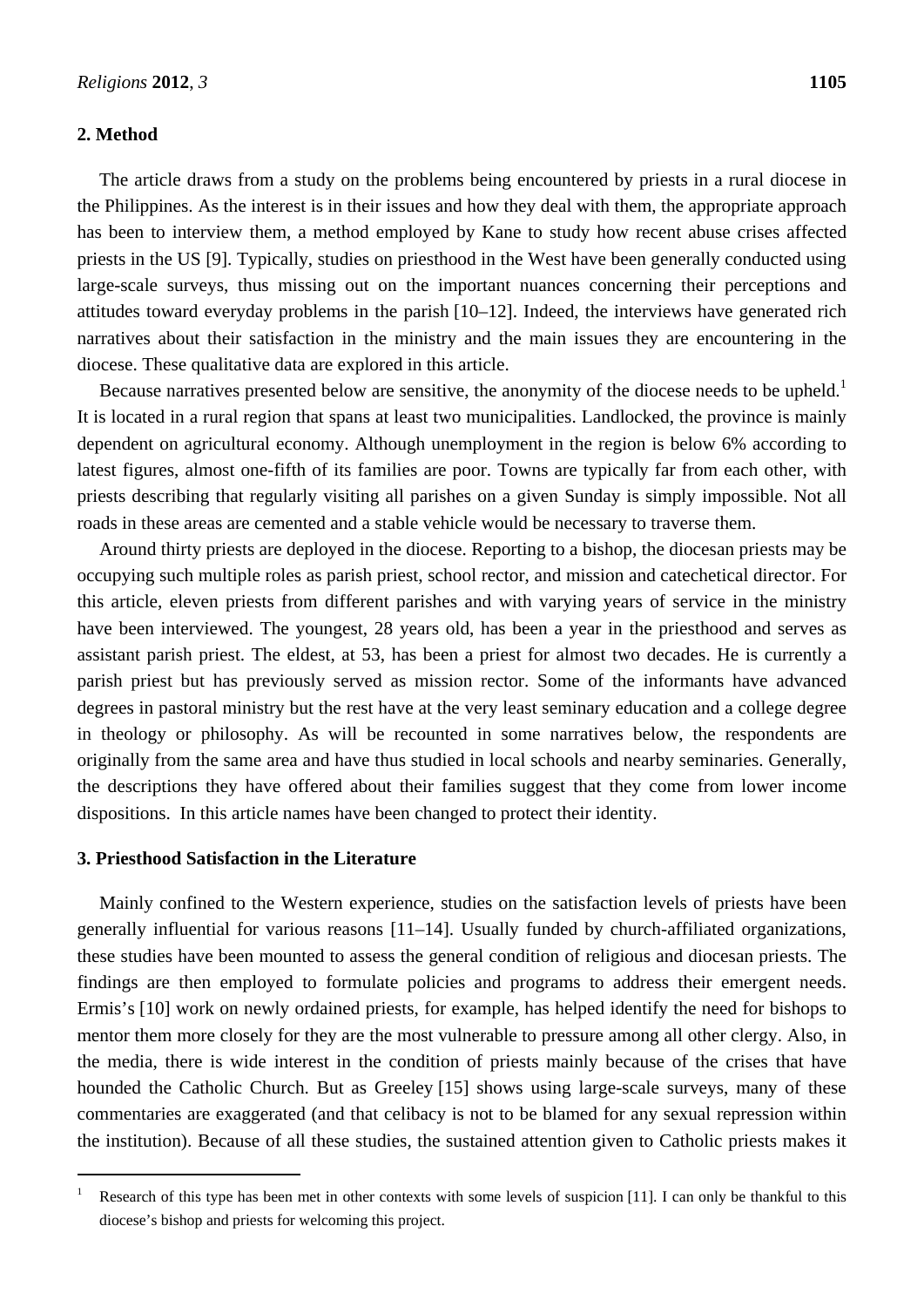now possible to map trends concerning change in their views over the years. Recent studies have tried, too, to replicate some of their questionnaires in more specific contexts [10,16]. In this section, I will spell out the different major studies on Catholic priesthood and will suggest that the concept of priesthood satisfaction is not fully explored in the literature.

## *3.1. Large-Scale Surveys*

Because the overall goal has been to assess the general condition of priests, the surveys cover several important areas (*i.e.*, satisfaction is just one them). Two major publications have been generated out of *Pulpit & Pew*, a national study on pastoral leadership in the US. In *The First Five Years of the Priesthood*, Hoge [11] explores the lives of the new priests who are perceived to be feeling more pressured than those of previous generations. Priestly ordinations, for example, have been lower and cases of resignation are believed to be higher in recent years. Studying the lives of new priests is helpful therefore in understanding their present social and emotional conditions. Drawing from mailed surveys with newly ordained priests and those who have resigned, the study covers such aspects as their lives before and during seminary, theological training, experience in the first clerical assignments, and concerns about the leadership. The survey reveals that 68% of the resigned respondents began to think about resigning after ordination. Forty two percent of them either fell in love or wanted marriage. In an ensuing publication, Hoge and Wenger [13] discuss *Pulpit & Pew's* wider project among diocesan and religious priests in the US. In addition to those mentioned above, the other factors their study has covered include attitudes about priesthood and the Church, the importance of open discussions on controversial issues, sexuality, confidence in leadership, and the state of priesthood relative to other professions and the laity. Their biggest finding lies in the diverging attitudes toward priesthood between those ordained immediately after Vatican II and those ordained in the 1980s onward. A shift towards a more conservative view of the priesthood is discernible, for example, among the more recently ordained priests, who believe that ordination makes them "essentially different from the laity" ([13], p. 54).

In many of these large-scale studies based in the US, satisfaction as a particular category of traits or personal conditions is only one of the many other dimensions explored. Satisfaction in these studies has been typically assessed in terms of the following indicators: living situation, sources of satisfaction, self-assessed levels of satisfaction, and the problems they face. The surveys show that satisfaction levels are considerably high across many indicators. In particular, it is noteworthy that the top two items receiving "very satisfied" assessments from priests are "your relationship with the laity with whom you work" and "current work in ministry" ([11], p. 23). Concerning their sources of satisfaction, the top two are "administering the sacraments and presiding over the liturgy" and "preaching the Word" ([11], p. 21). These indicate the overall satisfaction of newly ordained priests with their current roles. General happiness is very high for both diocesan and religious priests, with 94% saying they are "pretty happy" or "very happy" ([13], p. 29). Concerning the problems they face, the top two are "the way authority is exercised in the Church" and "too much work" ([13], p. 202). Suggesting that they are able to deal with these issues well, only less than a quarter have described each of these items as "a great problem to me personally".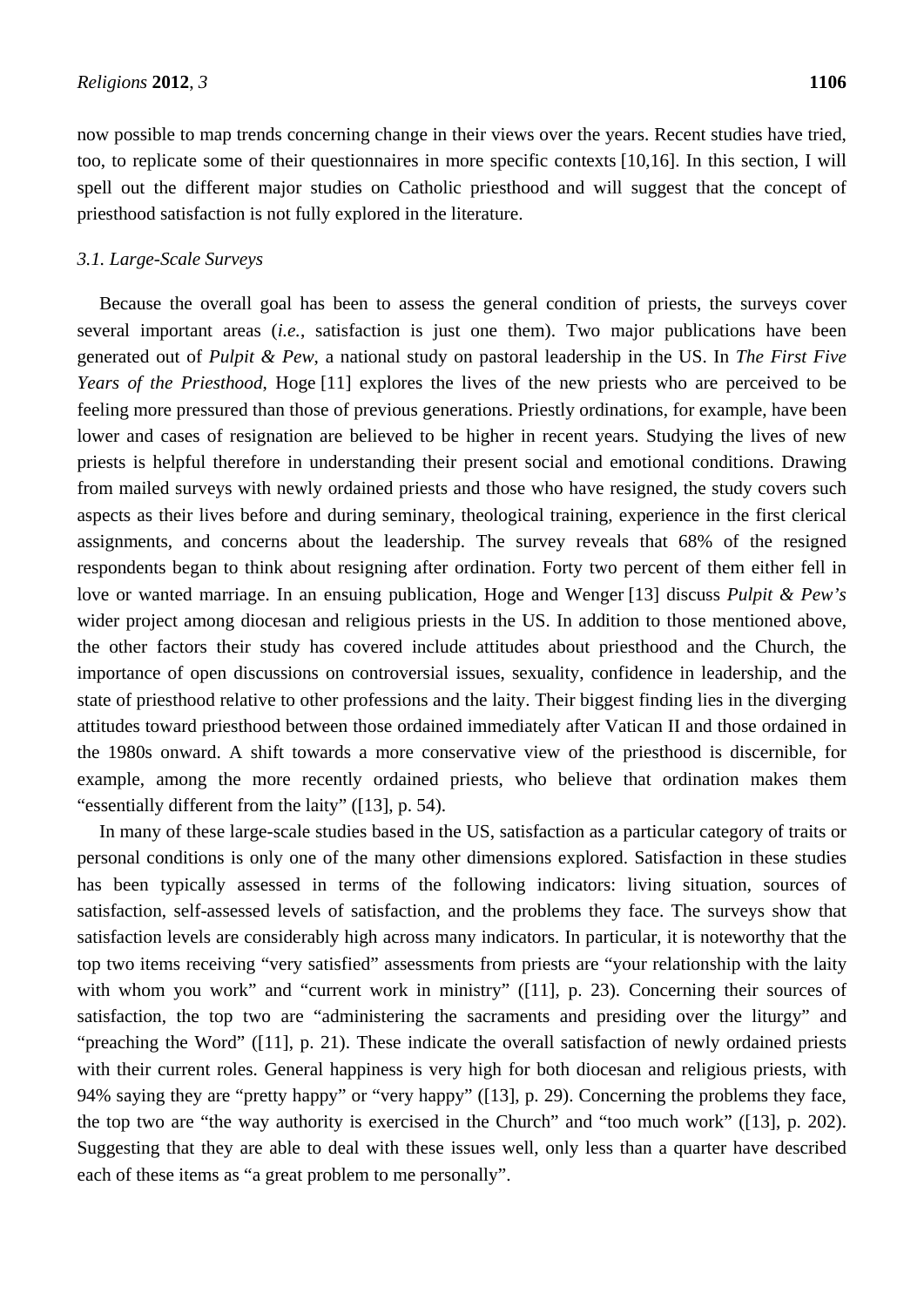Based in England and Wales, Louden and Francis carried out the Catholic Parochial Clergy Survey in the 1990s. Being large-scale like the ones in the US, the survey focused on the attitudes of priests toward various areas of their priesthood ranging from their training to their personal beliefs. As a research on the clergy's attitudes, it can be seen as a satisfaction study in itself. A significant bulk of their study focuses on professional burnout in terms of emotional exhaustion, depersonalization, and personal accomplishment. But it is through the latter that the study directly asks about the priest's satisfaction levels. Ninety one percent of their respondents "gain a lot of personal satisfaction from working with people" and 71% feel "I am positively influencing other people's lives through my parish ministry" ([12], p. 217). Although only 32% would admit that they "deal very effectively with the problems of my parishioners," these indicators reflect the importance of working with people to the priests' feelings of personal accomplishment ([12], p. 217).

As in these three major projects, satisfaction as a set of indicators is a part only of Rossetti's [14] most recent landmark survey among diocesan and religious priests. As the samples are drawn only from several volunteering dioceses in the US, it will be difficult to claim representatives as the author does. Nevertheless, the findings are still instructive. In spite of the allegations that the general morale among Catholic priests is down because of the sex scandals, the results show very positive wellbeing. Across such dimensions as physical health, psychological wellness, and happiness, the priests are faring pretty well and in many cases better than the laity. Standard psychological tests, another feature making this study unique, were integrated in the survey. These standard tests make it then possible to compare priests to the general population. One area, for example, is priesthood wellness. Here, priests fared better than the general male population on depression and anxiety scales. Similar findings emerged, too, using the Satisfaction with Life Scale which showed priests faring better than other professionals in the US (and with even smaller standard deviations). The scale includes five items of self-assessment on whether: one is living close to his ideal life, his current conditions are excellent, he is satisfied with his life, obtaining what he considers the important things, and he would change anything in life. On the statement "Overall, I am happy as a priest", over 92% "agree" or "strongly agree" ([14], p. 86). When asked about whether their morale is good, almost 90% would "agree" or "strongly agree" ([14], p. 87). It is important to note that in Rossetti's discussion, the conceptual differences between happiness, satisfaction, and morale are not fully teased out.

# *3.2. Clarifying Satisfaction*

The concept of satisfaction becomes more elaborate in studies that specifically deal with it in the lives of the clergy. Two prominent examples come to fore. Based in Wales, Turton and Francis [17] have revised the Ministerial Job Satisfaction Survey to fit the conditions and expectations of Anglican clergy (who are allowed to marry). The survey asks about their attitudes toward their traditional functions, relationships within the community, involvement in their denomination, participation in community activities, and even their wages and benefits. In their study, satisfaction is understood with regard to those aspects pertinent to the execution of one's job as a minister. LeNoir's [16] project, on the other hand, identifies elements that pertain to the priest's prevailing psychoemotional state. Its Current Priestly Sentiment Scale broadly assesses the priest-respondent's desire to stay and attitude towards the bishop or superior. Using this scale and others that deal with support-seeking, neuroticism,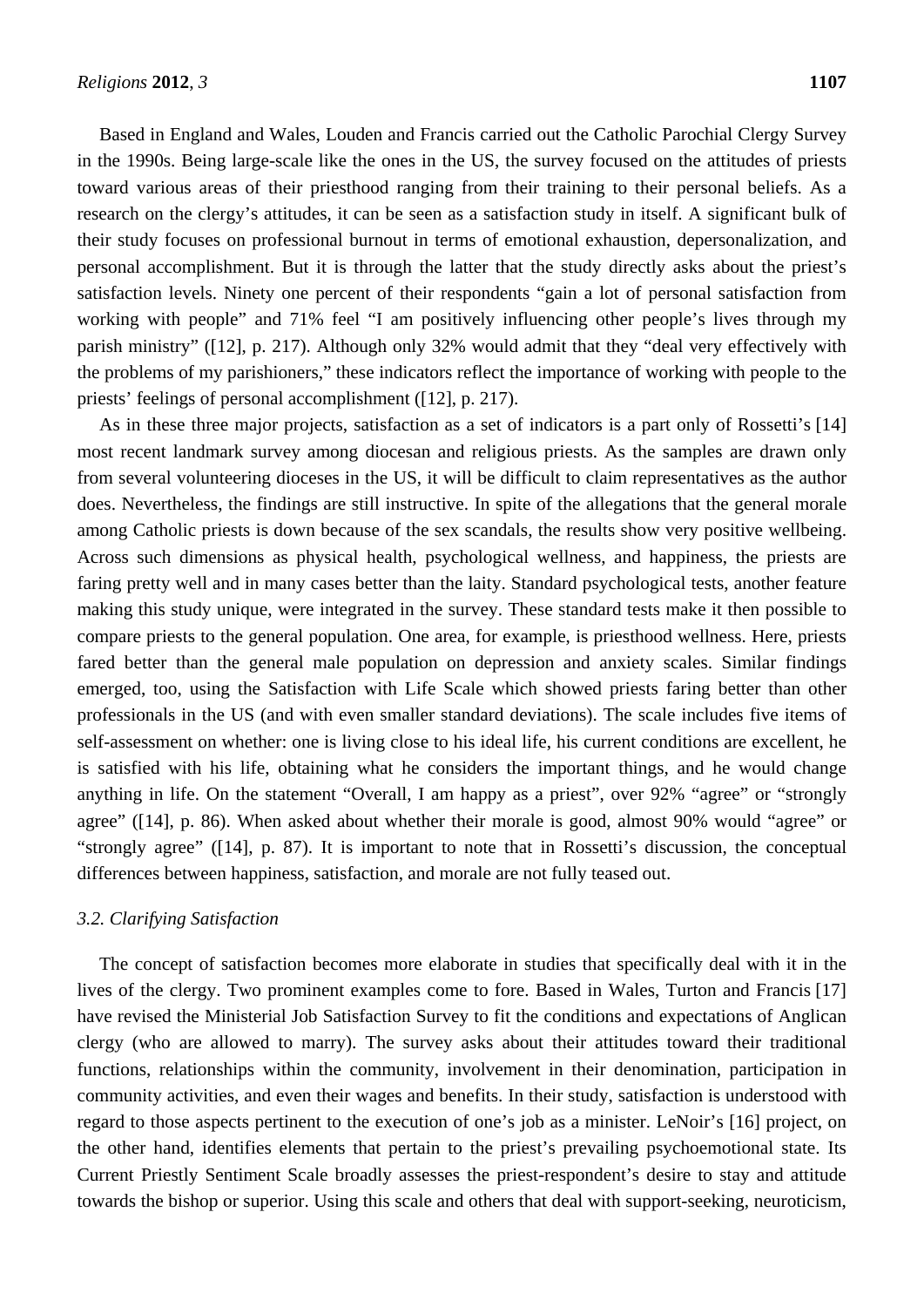and family of origin, LeNoir has identified three categories of satisfaction. The "Unambivalent Vocationally Adaptive Priest" is satisfied with his vocation without struggling with celibacy and issues of loneliness ([18], p. 238). The second, Vocationally Ambivalent Priest, desires intimate relationships and companionship but is not receiving it, which negatively affects his overall satisfaction ([18], p. 238). Interestingly, as priests under this category seek more social support, their satisfaction level goes down. One possible explanation is that unlike priests in the first category, they have fundamental dissonances with celibacy, which might trigger departure eventually (but not necessarily). Finally, an "Unambivalent Vocationally Maladaptive Priest" ([18], p. 241) is considerably detached from people that may render him unapproachable. He may just be afraid of having too many relationships or ill-equipped with social skills. Priests under this category tend to have few close friendships and find the solitary conditions of priesthood convenient. The question, of course, is whether priests in this case are fully capable of caring for their parish well.

#### *3.3. Limitations of the Literature*

The common denominator among all these studies is that these are large-scale surveys, which have helped in correcting public discourses or prevailing moods about priesthood. Also, in following a quantitative approach, these studies have constructed surveys using indicators with clear relevance to the notion of priesthood satisfaction. Put differently, high face validity is evident in indicators surrounding vocational satisfaction, attitudes towards their bishops or supervisors, and sources of satisfaction.

But here the limitations of these studies also emerge. First, no clear definition is offered concerning satisfaction. The closest one gets is from LeNoir who broadly defines it as "the general attitude a priest has toward his priesthood" ([18], p. 236). The surveys, as recounted above, nevertheless offer different sets of indicators or dimensions that estimate priesthood satisfaction. As a result, the second limitation is that a preconceived estimation of what constitutes ministerial satisfaction is then used to assess the condition of priests. While it would be interesting to administer standard questions in other contexts [16], they may not necessarily resonate with local cultural experiences—especially in non-Western settings.

Indeed, such a situation has surfaced in this research. The data show that satisfaction is not the most important consideration priest-respondents had in life. Throughout the interviews, discussion revolved around the different limitations or challenges they faced on the ground as parish priests or functional ministers so much that any question concerning satisfaction could only be phrased along the lines of what has kept them going as priests. Put differently, discussion about satisfaction came only after discussing their problems as priests in a rural diocese. And as will be argued later, it is a religious emotion derived from their understanding of themselves as priests. This rectifies, too, the typical view of satisfaction as presented above as a merely passive emotional condition that is determined by the environment and circumstances outside the control of the individual. These challenges are explored in the following section.

#### **4. Findings: Challenges in the Diocese**

The issues gleaned from the interviews broadly touch on economic, leadership-related, and relational concerns. In what follows, specific illustrations are offered, which have been gathered and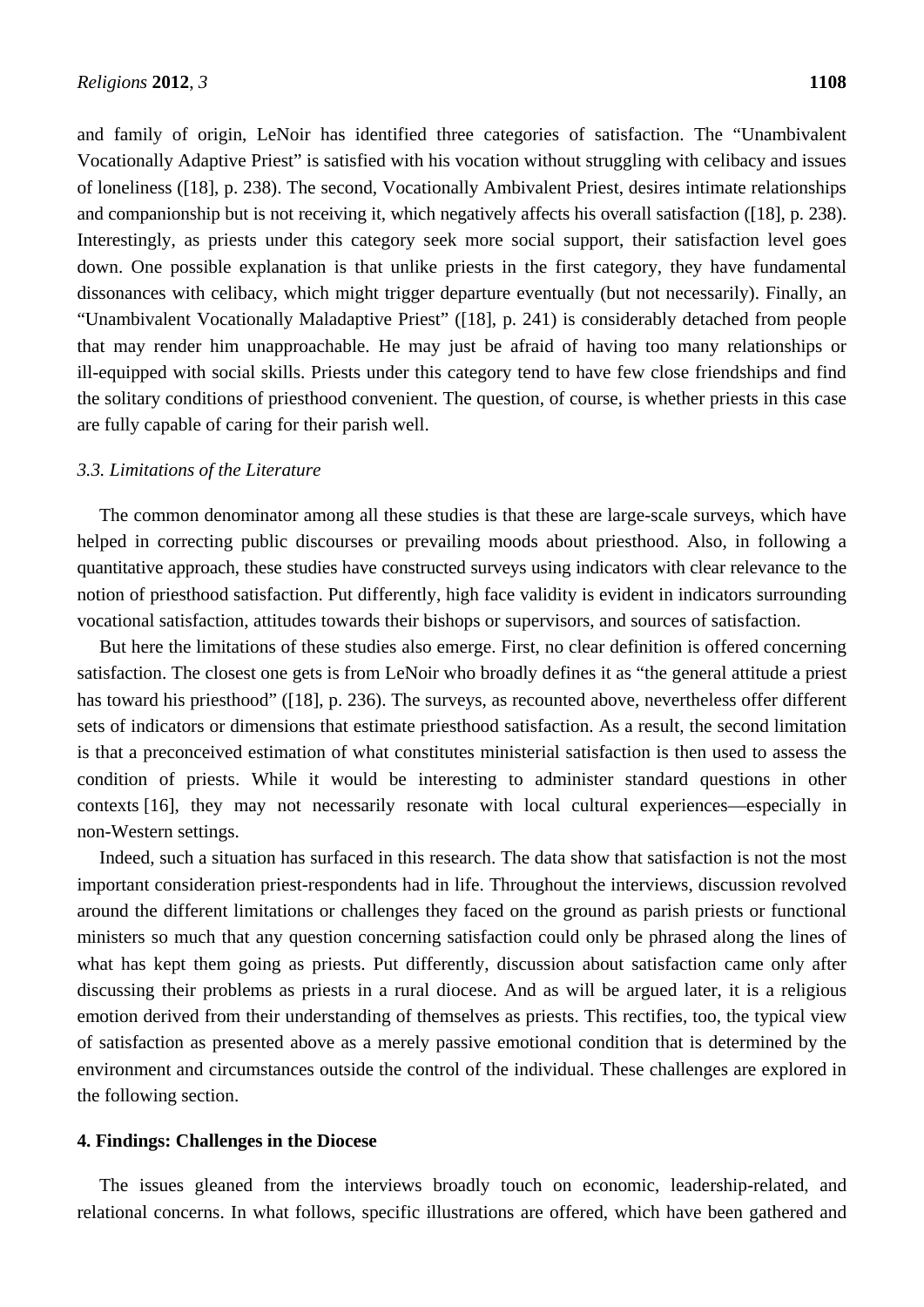triangulated via different informants. Although triangulation raises the study's validity [19], not all of the diocese's priests have been interviewed. This means that there are angles that may have been missed which could, in the end, shed better light on the cases at hand. Nevertheless, the accounts below generally illustrate the salient issues or struggles priest-respondents are faced with and they are helpful in contextualizing how they can still consider themselves satisfied. This is a point dealt with in the next section. Exercising reflexivity here, I wish to point out, too, that the following accounts are not meant to antagonize anyone in the Catholic Church. If at all, they can offer nuances for a more grounded institutional response, as has been the case in other studies [20].

As priests assigned to a rural diocese, my informants could understandably be expected to encounter tremendous economic difficulties. In fact, to identify these economic issues and to what extent they were affecting their ministry were some of the motivations for conducting this research. After all, the priests are receiving on a monthly basis less than USD 100.00, half of the prescribed minimum wage in the region. This stipend is lower than what it used to be since the diocese has been receiving lower contributions in recent years. Parishioners in the predominantly agricultural area cannot be expected to significantly contribute any additional income either.

For the priests, their financial limitation is an important consideration not simply because they have their own wants or needs. To be sure, the diocese shoulders their shelter, food, and basic transportation costs. But some of them have expressed desire to be able to support the needs of their parents and siblings or purchase items for themselves. Also, rising health expenditures are becoming tough for some of the priests especially the older ones with chronic illness. One informant, for example, needs to undergo a heart surgery but his current insurance scheme cannot afford it. Nevertheless, the vicariate supports his ongoing medication.

But when pressed to explain why the subsidy is not enough, several informants have explained that they wish they could have more resources to finance the needs of their own parishes. Fr. Anthony, 39, explains that "our stipend covers everything already—pastoral needs and our own as well. But it's sad when I cannot push through with my programs just because there's nothing to shell out." From his own experience, Fr. Robert, 35, points out that transportation costs are most significant for him. To visit his far-flung parishes he must traverse rough roads and mountains. "Especially during my first six months here," he explains, "it became clear that my expenditures were greater than my income. Much as I want to speak with my parishioners about this problem, there's really nothing much that can be done. Their economic situation is all too obvious to not see."

Many of the other priests, however, were not fully affected by their financial inadequacy. In fact, to them, that this resonates with simplicity could even be a source of spiritual depth. In asserting this point, Fr. Martin, 53, contrasts his condition to what he observes among some of his clergy peers in other areas: "We just do with what we have…Today, we see especially in the main cities some people showing off their cars and bragging about their allowances. Hopefully we would not become like them. In our diocese, we still live by our tradition, especially of poverty."

As other priests were interviewed, it became clear though that the issue of inadequacy did not square well with some of their other observations. One narrative that has recurred in several interviews is about a priest's plan to sell the community's old vehicle and ask for additional funding from the treasury in order to purchase a new one. According to this story, the bishop has discouraged the plan on the grounds that the diocese did not have sufficient funds. Barely a week later, however, the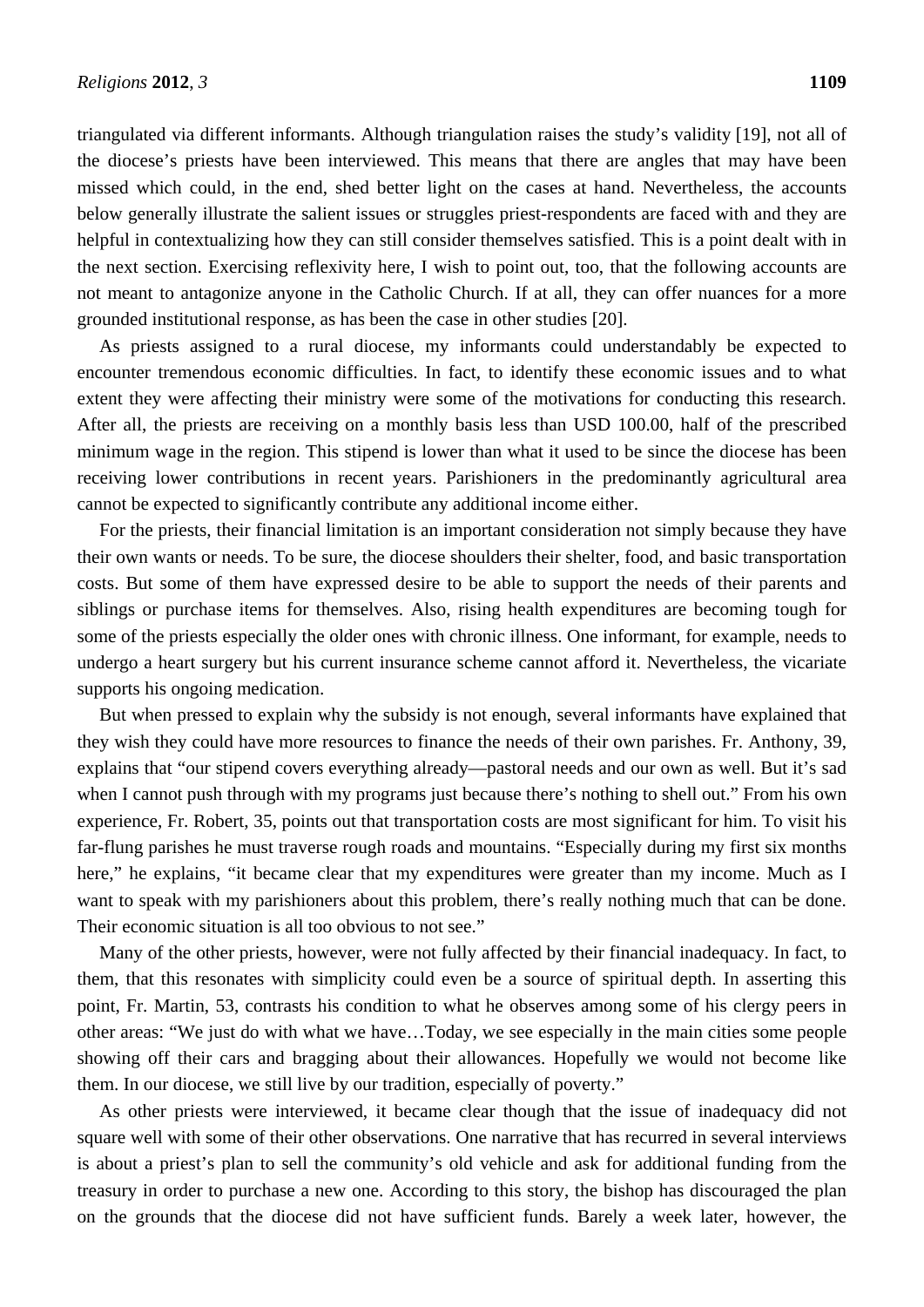diocesan authorities have bought a new car that would have required at least USD 13,000.00 from the treasury. One could easily sense the indignation among the priests who shared this highly controversial story. An experienced priest, who is now a school rector, expresses his disappointment that "I would visit schools regularly if I had a vehicle…and I would want to be able to visit and bring around our principals."

Here one sees that the issue at stake is no longer an economic matter. The disappointment emanates neither from the fact that the request was not granted nor from the idea that the diocesan leaders were not forthright about their decision to reject the grant. As articulated by the respondents, the frustration lies in the consequence of the decision that could have been avoided— the seeming neglect of the hardships priests are faced with in carrying out their roles. Indeed, some priests have reasoned out that the bishop, who is new, is not from within their ranks or even the province itself.

But perhaps an understandably more difficult realization for the priests is that the turn of events was a bitter reminder of a national controversy that has greatly affected their confidence in the diocese. A year or so ago, several bishops were accused of receiving expensive vehicles and other special gifts from the previous Philippine president. The controversy is multi-layered [21]. At one level, it posed a moral dilemma for the Church since the gifts were apparently derived from the national lottery system. But at another, the gifts were perceived to buy their silence as the president then was embroiled in several controversies including allegations of cheating in the elections. Finally, the use of government funds to make these so-called donations could have been in itself a case of corruption. Sensing these issues coming to fore once again, Fr. Robert, a parish priest, exclaims that this vehicle incident "ignites our sense of justice".

The idea of being neglected by the diocesan leaders, the bishop included, has cropped up time and again in the interviews. To be sure, not everybody has problems with the leadership. But in other cases, diocesan authorities have been described as "hierarchical" or even "difficult". Throughout the interviews, concerns have been raised, for example, about how their other requests for administrative changes, sabbatical leave, or advanced education were declined. One priest, who is in charge of several schools in the diocese, has found himself in a situation that continues to frustrate him. Fr. Fortunato, 47, wishes to train new school directors and principals from the current roster of priests in the diocese. This, after all, is his mandate as coordinator of Catholic schools in the diocese. When he requested the bishop to "please not assign priests to mission stations where there are schools but are not interested in running them," the bishop had to decline. To be fair, Fr. Fortunato acknowledges that the main reason may be because of the limited number of priests in the diocese. But he still feels he was not heeded at all as he was instead recommending somebody else. He then speculates, with discernible resentment in his tone, that "in their wise evaluation of things, this priest is probably not good." This has led him to compare the present bishop to the previous who, for him, listened closely to the needs of priests, even "asking some of them to go abroad" if need be for training. Unfortunately, Fr. Fortunato is not alone in feeling distant from the diocesan leaders. In an interview with Fr. Robert, a young parish priest, he admits feeling that his issues are ignored by the proper officials. And even if they notice, his requests, he feels, are met with resistance: "Sometimes I have concerns, but even if they are small, they immediately become angry…And when we express some of our needs, things are still being decided upon without our knowledge."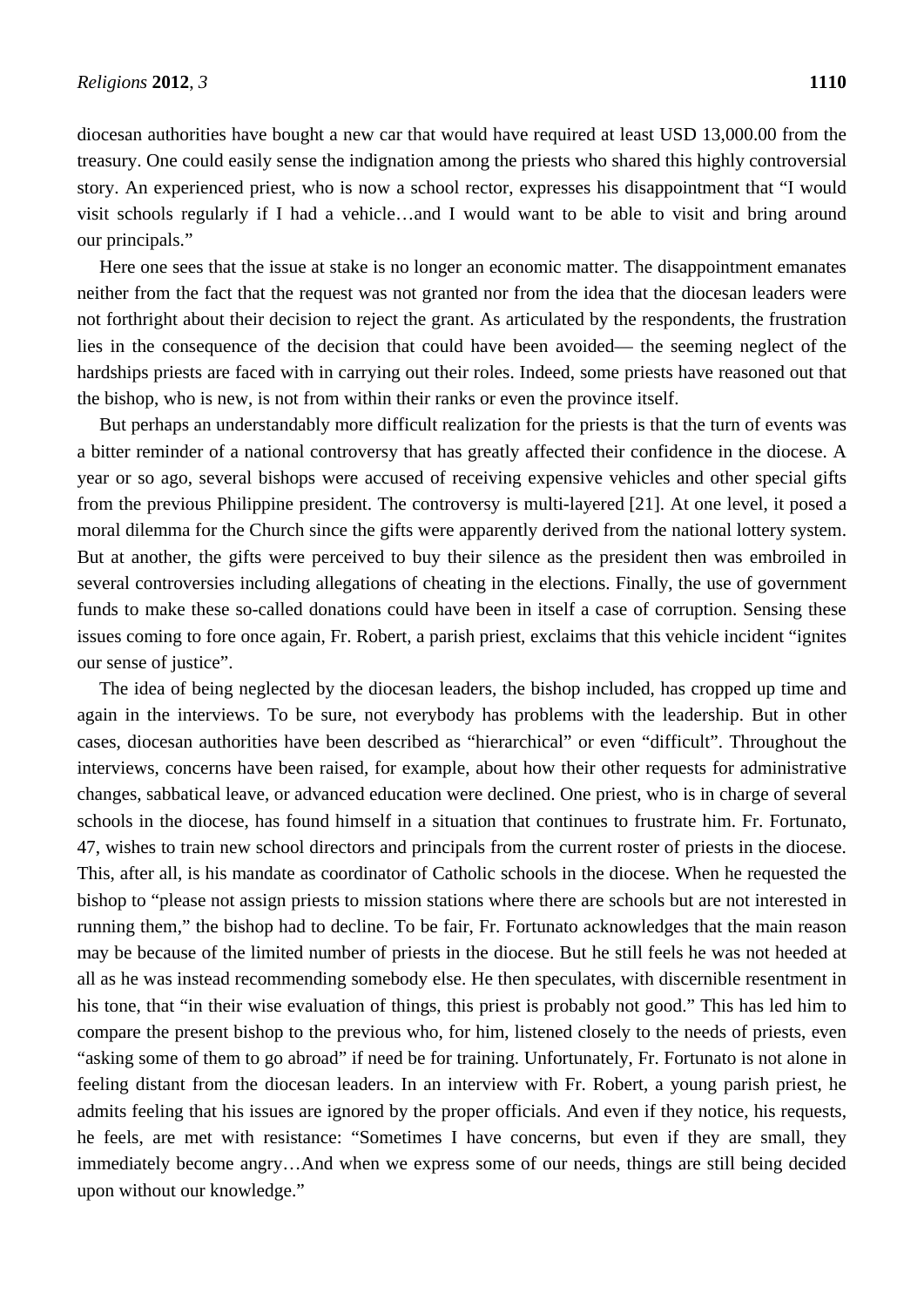$\overline{a}$ 

The issues priest-respondents have expressed about their leaders are compelling and they certainly deserve some attention especially within the institution. The pattern that emerges here is that when priests do not feel being listened to by the institutional leaders, they tend to distance themselves and eventually be distrusting of them. Interestingly, this pattern has been observed too among some priests in the US who felt that church leaders were more interested in protecting the reputation of the institution in the wake of abuse scandals [9]. And the potential consequences may be serious. It is quite telling that in Hoge's survey among resigned priests, only 22% felt very satisfied with their relationship with their bishop [11].

The final important source of struggle for the diocesan priests can be considered relational. Surfaced here are issues of loneliness, which are symptomatic of the isolating conditions of their diocese. During the fieldwork, priests were noticeably comfortable with each other, even throwing banters intermittently. Opportunities for interaction are also available. Every Monday, for example, some priests come for an informal gathering at the diocesan house located in the region's capital. It is the only opportunity for the many others assigned to far areas to interact with fellow priests.

But not everyone could be there regularly. And the rest of the time the conditions in which they are embedded can be very tough. This became clear during an interview with a parish priest who was ordained in 2011. Fr. Robert explains that his feelings of loneliness can be due to the "separation from my previous life in the seminary where I was in the company of other seminarians. Suddenly I am now alone in the parish. Sometimes I look for people I can talk to but I only have two neighbors in the parish." So why does he not talk to them? "Of course I talk to them but I have other daily duties in the parish. So most of the time I only see my secretary. So I don't have any variation in my life in the parish."

But even if there may be regular interactions among the priests, this does not mean that they can be open to each other. A case in point is Fr. Sef, 40, who has been a parish priest for at least five years now. He interestingly opened up about his medical depression, which, according to him, is due to two factors. There are times, for example, when he compares himself to the previous priest, who, he says, was very effective in organizing the parish. He, on the other hand, does not even feel effective in delivering homily. Also, he admits to having been "sexually attracted" to a parishioner younger than he. Fr. Sef has not acted on this attraction though. When asked if he has shared his predicaments with anyone, he explains: "There's the Monday gathering but priests are typically there to chat over beer. Sometimes, I think to myself that I'm willing to share my condition, but no one asks anyway."<sup>2</sup>

Other priests interviewed have also offered stories about their personal crises surrounding sexual propriety. When asked about whether they had anyone with whom they could share these matters, they would mention a name or two from among their peers but explain further that they do not necessarily see each other often. Here the struggle becomes evident. While priests in this diocese may have

<sup>2</sup> As a researcher, I found it interesting that many priests easily shared their stories with me, some with details that I may not have the legitimacy to divulge. It is this richness of information that surveys, the preferred method in studying the condition of priests for being safe and distanced, are unable to achieve [9]. The caveat, however, is that a qualitative approach can unravel highly sensitive material necessitating prudent treatment [22]. But more than anything, the fact that the priests found it easy to share with me, a stranger, their intimate stories is suggestive of the absence of spaces for dialogue on these matters within their ranks. So during the interview, I took it upon myself to offer encouragement as needed.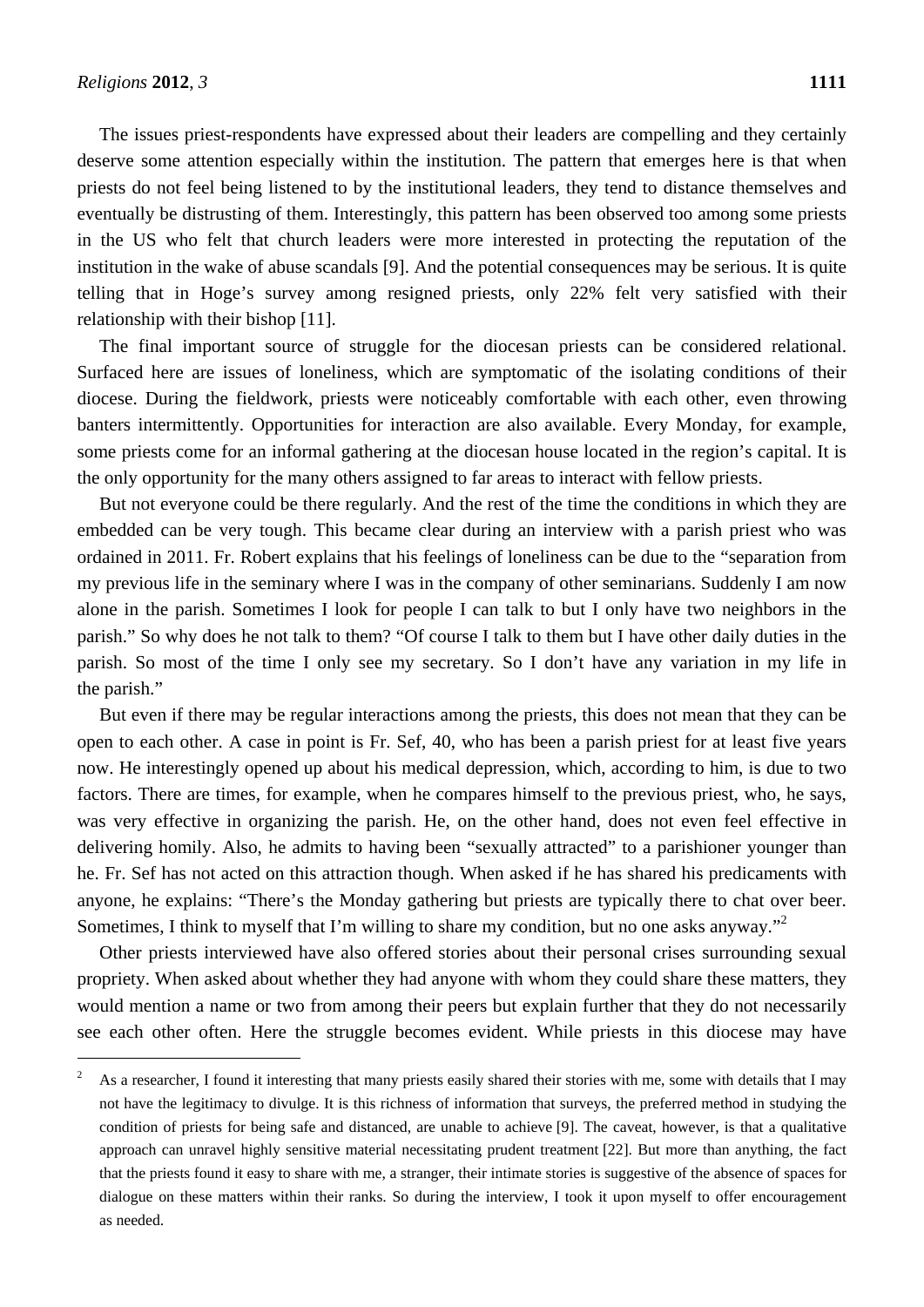interactions with each other at the diocesan house, for example, they are limited by their geographies and levels of openness.

Feelings of isolation are therefore reinforced with potentially long-term consequences. While celibacy has never been raised as an issue in my interviews, struggles over sexual chastity have. Once again, these issues have been kept private by my respondents. When a priest was asked how he addresses this, he immediately quips, "I just accept it as a personal problem." In Hoge's research, he found out that pursuing "intimate relationship with a woman" was the main motivation for 42% of his informants who resigned from the priesthood ([11], p. 32). Resignation, as LeNoir's study shows, could be a positive way to deal with the dissonance [18].

But what if the person is unable to handle the matter properly because there is no one to talk to? Here Rossetti's landmark study is helpful. Even though the vast majority of priests in the US have a high regard for celibacy, Rossetti admits that there are those for whom "the commitment to celibate living can be a particular challenge or even burden to some" ([14], p. 107). Here it is noteworthy that the diocese had to confront its own cases of sex scandals recently.<sup>3</sup>

It is highly possible that feelings of relational loneliness are more acute among those fresh from the seminary. As Clancy rightly suggests in his work on seminary formation, it is "difficult while living in a community atmosphere to simulate the actual experience of loneliness" ([23], p. 127). And among newly ordained priests, Ermis has discovered that many have encountered "serious personal crisis" involving feelings of isolation ([10], p. 84).

Certainly reinforcing such feelings is what appears to be a typical self-perception that they have not been prepared well for the needs of their rural parishes. During the interviews, informants have repeatedly suggested, for example, the need for training in counseling, spiritual formation, and community organizing to benefit their parishes. Gleaning from his study on the seminary formation of priests, Clancy draws attention to the necessity of continuing pastoral formation, which he argues is "a concern for more than intellectual formation" ([23], p. 152).

Also, they have emphasized the need for their personal rest but have, on many occasions, been discouraged by the leadership for reasons of manpower limitation. It must be noted, too, that these feelings of isolation among younger clergy may be unintentionally overlooked because of divergent expectations by the senior ones, who think that the former are not "doing as much as we did", as one informant puts it. Rossetti observes a similar pattern among priests in the US, with the younger ones more predisposed to depression and burnout [14]. As the Catholic clergy trains its new recruits, an awareness of generational changes in Philippine society is now more pertinent, a point Cornelio has raised in his recent work on the sociology of education [24].

#### **5. Discussion: Priesthood Satisfaction as Religious Emotion**

 $\overline{a}$ 

Having discussed the salient issues they face in the diocese, the priest-respondents were then asked to explain if they could still consider themselves satisfied as priests. This was not just a question that flowed naturally from the discussion. Research shows that low satisfaction levels among priests can contribute to depression [25]. And as mentioned above, problems over relationships with fellow clergy

<sup>3</sup> It must be emphasized, however, that to blame celibacy as the root cause of sex scandals within the Catholic Church is unfounded. Greeley shows that sexual abuses by the clergy are statistically speaking, an anomaly [15].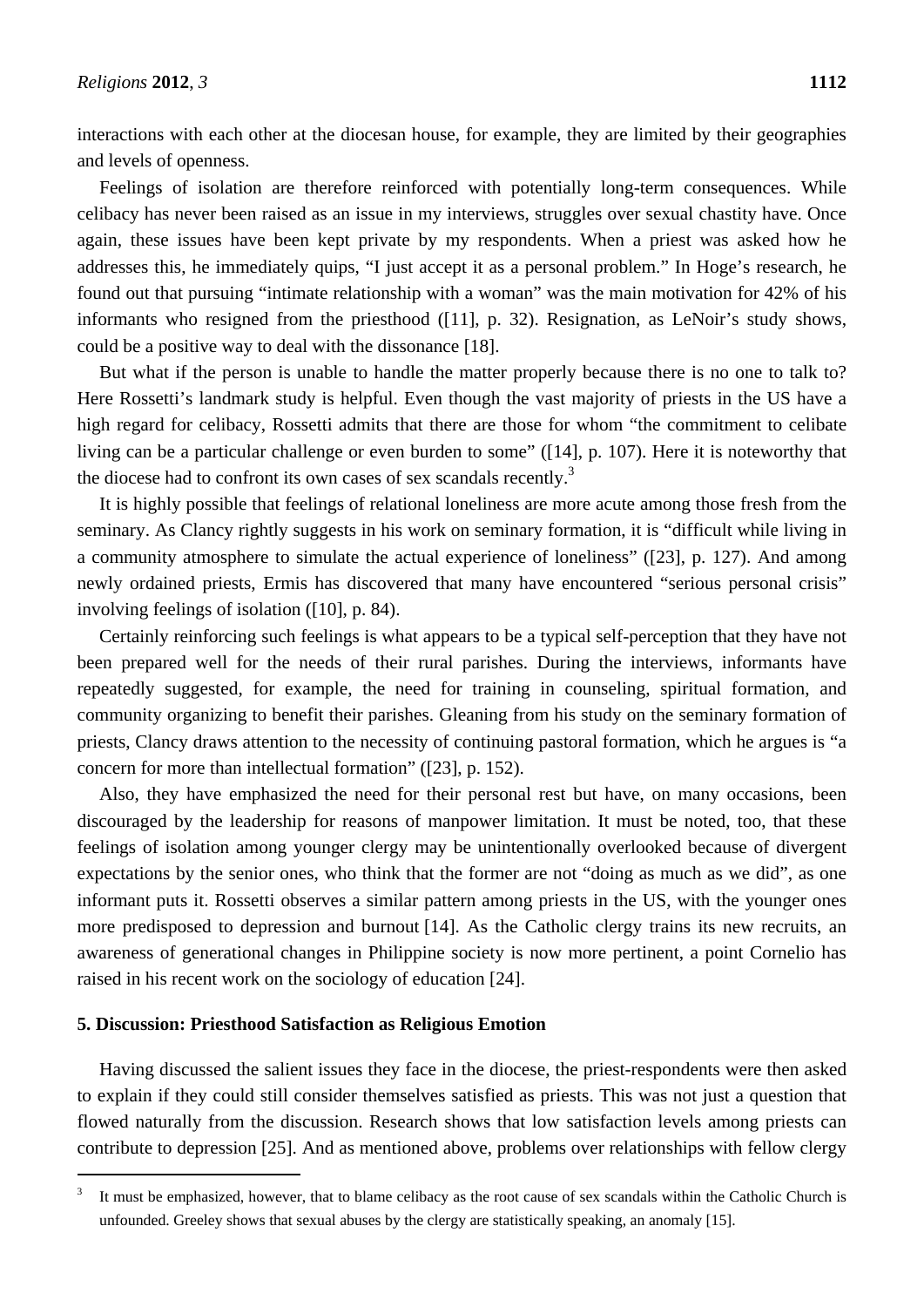$\overline{a}$ 

and the leadership can have an impact on how one carries out his ministry [9]. Although resignation from priesthood remains uncommon in this diocese, it was not clear whether it had to do with being satisfied with their current conditions.<sup>4</sup>

In this section, I will first spell out what they mean when they say they are satisfied. As will be shown below, being satisfied is not the goal of their vocation whose conditions they have more or less anticipated. In the ensuing discussion, I will then suggest that their nuances concerning priesthood satisfaction can best be understood as a religious emotion in spite of the troubles they are facing.

## *5.1. What Satisfaction Means to Priests*

Interestingly, in spite of the issues they are faced with, many have shared that they are still satisfied as priests. After recounting his struggles, Fr. Roy, the youngest at 28, tells me "I am happy…and I can really see my fulfillment as a person." At first, such statement appears to parallel findings about the generally positive morale of priests, thereby challenging stereotypes that they are burned out or depressed [14]. The way they describe their satisfaction suggests, however, that there is more to it; it is not just an individually passive state of the mind. This became clear as priest-respondents immediately followed up with a qualification. At 31, Fr. Buddy, who has been a parish priest for five years now, explains that "I am satisfied but there's something more that I want to do. Perhaps I have not met many of the expectations especially by the people…and I understand that they are in need." Validating Fr. Buddy's statement is Fr. Lirio, 38, who explains that "when I think of fulfillment, I am reminded of the activities I do for people like saying the Mass and praying for them. Without these, my life would probably be boring."

That more can be done is a common theme that qualifies how they feel about their satisfaction - and it is in relation to other people. In other words, satisfaction, from the point of view of the priests, is seen in how it is enacted in an on-going and relational manner. And such satisfaction allows them to transcend (but without denying) the issues that affect them on a daily basis. Indeed, Fr. Lirio, a mission rector, explains that his priesthood "is a vocation. In my experience, I am satisfied with my calling. I know for a fact that I came from a poor family, but I am happier today…as I do things others do not, like praying for people." To a great extent, this resolve confirms that priesthood is in itself a vocation, which, in Catholic thought, is in terms of divine calling. Put differently, the sense of satisfaction they have is an affirmation of their priesthood, which, as Hankle shows in his study, is a persistent process that begins in one's vocational discernment [27].

Their satisfaction as priests is deeply embedded in the relationships they are part of. At one level, they find satisfaction in being able to pursue healthy relationships with their leaders, peers, and parishioners. Fr. Anthony, a parish priest, shares that "when you see people are happy, you are also happy." And time and again, my informants, especially the young ones, have recounted their stories when they were still in the seminary. This is the reason why many of them value the interactions they have with each other as diocesan priests. Conversely, as shown above, the strained relationship with the bishop and other leaders has engendered considerable levels of resentment among several informants who have talked about similar experiences of rejection or neglect. In this light, LeNoir's

<sup>4</sup> Here one is reminded of a very reflexive biographical account offered by Giannone about Frank, a priest who resigned for feeling "pushed around" and disillusioned by the conflicts in his diocese ([26], p. 26).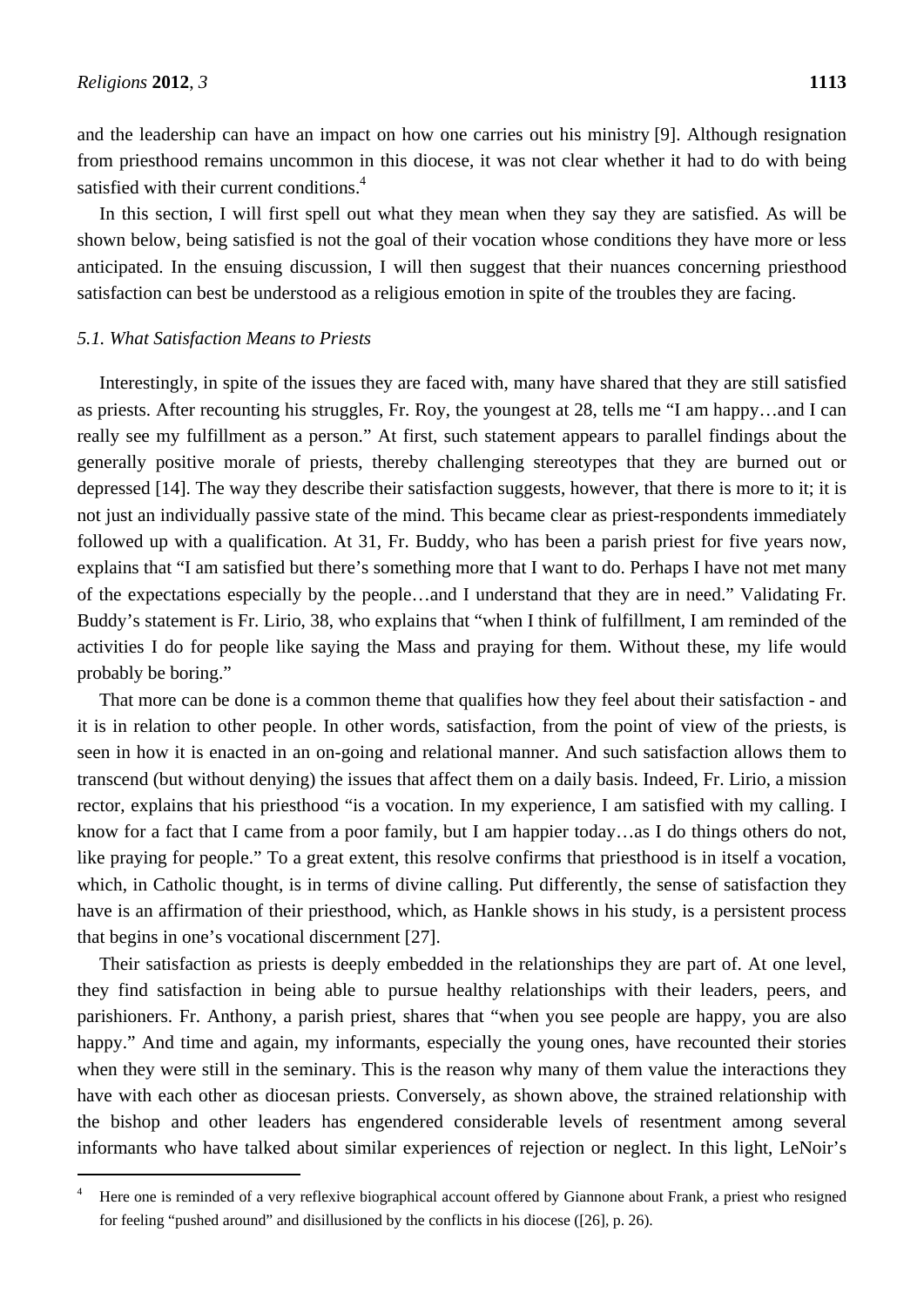finding that priests who are comfortable with their vocation tend to handle loneliness well must not be taken to mean that seeking social support is no longer important [18]. My informants demonstrate that while they are satisfied with their priesthood, they also value their relationships. Strained relationships do affect them and it is to their benefit if healthier and more open relationships are fostered among them.

At another level though, their satisfaction appears to be more anchored on what priests are able to achieve with their relationships especially in the parish. Here, satisfaction is not simply based on the social support they receive from the community. While that is important as Zickar and colleagues show, satisfaction may in fact lie more prominently in the opportunities that priests have to make an impact on their communities [8]. As Fr. Lirio's account above shows, the satisfaction of diocesan priests is an ongoing process of carrying out the ministry in spite of glaring limitations. It is not just about receiving from their parish. In other words, it is through these relationships that satisfaction is enacted. It is mainly about giving time to their communities. Naturally, my informants are very satisfied in administering the sacraments and celebrating the Eucharist. Fr. Jordan, a mission rector, shares that he is "very eager to celebrate Mass, even four or five times on a given Sunday. I find fulfillment in doing it." To administer the sacraments, after all, is what gives priesthood its uniqueness. Interestingly, the opportunity to administer sacraments is the top source of satisfaction for priests in the US [11].

Most of the time, though, priest-respondents have also expressed a desire to do "more". Fr. Sef, who considers himself satisfied in spite of his medical condition, suggests that he aspires to do more of "organizing, training, and offering recollection seminars…because I want to be involved in people's lives". Another example is Fr. Robert, a newly ordained parish priest. He shares that he is "very excited to do a lot of things, especially organizing Basic Ecclesiastical Communities". He is quick to admit though that "most of the time though, I do it alone. Lay leaders think that you can give them whatever they ask of you but it is also important to let them know that we cannot do all these things at the same time."

Indeed, my informants find satisfaction in being able to fulfill their duties in their communities. This certainly parallels the findings of Louden and Francis among Catholic priests in Wales and England [12]. They have found that the opportunity to work with other people and having an impact on them are significant sources of their satisfaction. Satisfaction, in other words, can only make sense in view of its ongoing enactment for people. Indeed, as discussed in the previous section, many of them are frustrated by events that limit their participation in the lives of their parishioner. Their reported physical illnesses and the vehicle incident are reminiscent here.

#### *5.2. Priesthood Satisfaction as Religious Emotion*

Because it is an ongoing process, being satisfied is arguably never completed and always enacted in spite of their struggles in the diocese. Fr. Fortunato, who has been a priest for more than three decades now, tells me that "I am satisfied because I try to do my responsibility as a priest, serving people, doing my responsibility, doing what is expected of me as a priest…[even if] there were times when I had so many internal problems and conflicts with other people." Contrary to the view that satisfaction is the goal of any chosen career, the priests show that being satisfied is instead an active emotional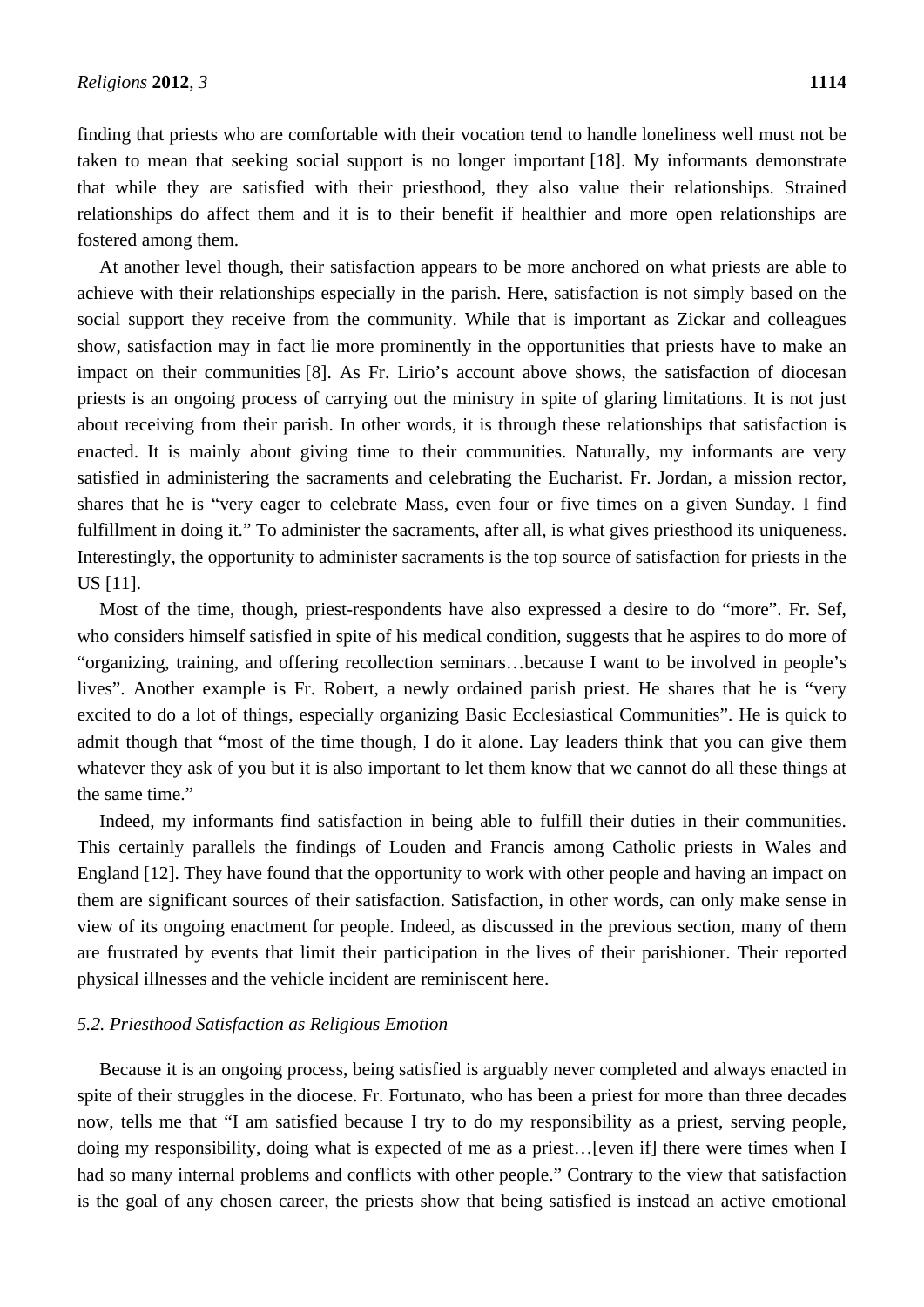decision tied to their identity as priests performing the vocation—"even if it is difficult", as Fr. Lirio puts it.

Put differently, these brief statements suggest that being satisfied is not simply an emotional condition that they have passively arrived at. As pointed out in the literature review, satisfaction is often characterized as a set of attitudes towards various aspects of the priesthood. Such characterization renders satisfaction as an emotional condition that fluctuates depending on the elements and considerations outside the control of the priest. So the implication of such characterization is that modifying certain working conditions or aspects of the ministry can elevate the satisfaction of priests [25]. While the practical implications of this approach are certainly welcome especially given the isolated conditions of my informants, it needs to be emphasized here that satisfaction is not just a passive emotional condition. It is also an active emotional state, derived from a self-understanding that their priesthood is a vocation or calling [28]. When Fr. Buddy, 31, was asked what keeps him from simply quitting, he explains "I have given my life and commitment to priesthood. This is the life I have already entered." Indeed, this finding concerning the significance of priesthood as an identity parallels Hankle's in his study of the discernment process priests had to undergo before entering the seminary. He argues that unlike what vocational theory suggests, "a man becoming a Catholic priest is not necessarily determining first and foremost what he will 'do' but rather what he is becoming" ([27], p. 216).

Here I draw from Riis and Woodhead's important work on emotions elicited in the context of religion [29]. Indeed, emotions become religious if they are first and foremost in relation to God or a divine transcendent [30]. Riis and Woodhead, however, note that far from being an isolated individual experience, religious emotions or feelings are developed by a person in relation to a set of emotions that a religious community and its symbols espouse [29]. In this light, the struggles encountered by the diocesan priests have brought about or even reinforced precisely an emotion that is consistent with their vocation – satisfaction (or being satisfied) about their calling.

Priesthood satisfaction, in other words, is the emotional sense of assurance my informants have about their calling. And the significance of emotional satisfaction is played up or invoked in spite of the struggles they are faced with. As a result, they can choose to remain faithful to the priesthood. Interestingly, it is such significance that is sometimes overlooked in the study of how individuals marginalized within religious institutions can remain committed. Dillon's landmark work on Catholic identity, for example, focuses mainly on the theological engagements of such progressive groups as gay Catholics and advocates of women ordination [31].

Arguably, the struggles recounted above could have engendered deep resentments or even resignations, but they have not. To be clear, the notion of priesthood satisfaction does not deny other emotions they are feeling due to their diocese's issues. They are undeniably affected by the events they shared. But priesthood satisfaction becomes an overriding religious emotion. As Fr. Jordan, an assistant mission rector, explains, "I am satisfied…because I am doing my best to be faithful to my calling as a priest. At the same time, I am also doing my best to live with the other priests in the diocese. Sometimes we have our problems together and I have my own, too…"

As pointed out above, priesthood satisfaction for my informants is an ongoing process in spite of their diocese's struggles. At one level, such process is about an individual's continuous deliberate affirmation of his calling as a priest. The absence of such emotional affirmation would have meant the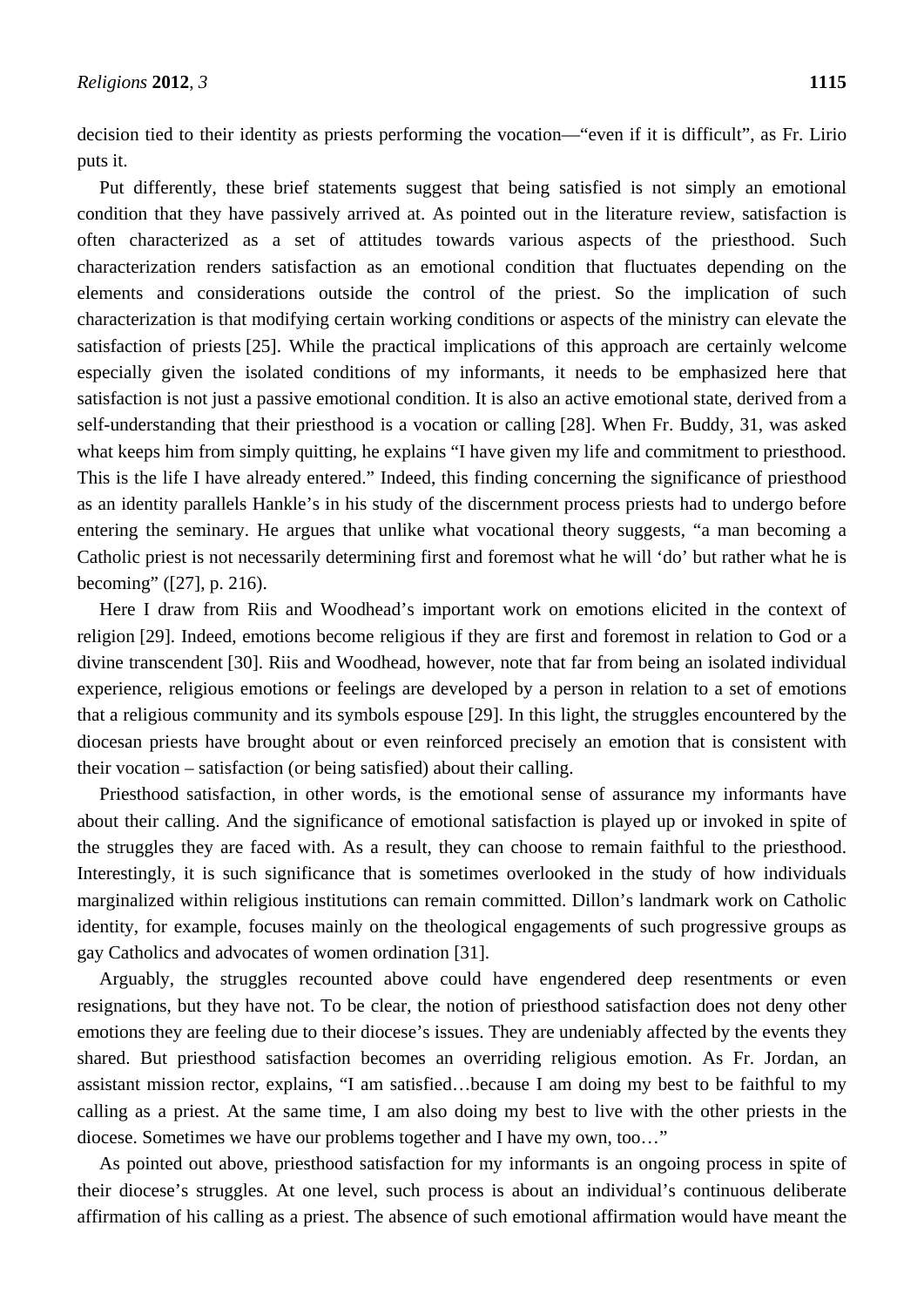loss of the meaningfulness of a priest's sacramental calling. Nuñez points out that some of the main factors for the massive resignation of priests in Barcelona in the 1970s is that many felt that they were simply administering routine sacraments and that the institutional leadership was no longer in touch with the conditions especially of the working class [32]. But at another level, priesthood satisfaction needs to be enacted. It is not simply an ultimate emotional state. Indeed, Corrigan rightly points out that emotions are not just internal feelings; religion is able to express emotions in linguistic and bodily forms [33]. Similarly, in his work on Muslim identity, Marranci calls attention to the power of emotions to compel individuals to assert their religious identity [34]. What needs to be emphasized here then is how priesthood satisfaction is enacted by my informants. As one of the seniors in the diocese, Fr. Fortunato, tells me, "God knows we have no money. No money, no money. For me, that is already a responsorial psalm. I do not believe God would abandon us. So even if our superiors know that there's no money, we will work."

#### **6. Conclusions**

This article has been concerned with priesthood satisfaction and the challenges priests face in the diocese. The nuances here are derived from the experience of diocesan priests whose parishes are in a rural area in the Philippines. Three emergent themes constitute their struggles in the diocese. On a daily basis, they encounter economic limitations, problems with their bishops and leaders, and the imminence of isolation brought about by physical and social distance. In the latter half, I have shown that my informants can maintain their satisfaction as priests not because of their environmental conditions. They are faced with struggles on a daily basis and they are certainly affected by them. However, they have asserted their satisfaction insofar as their calling is concerned. So although they receive social support from their communities, the most important consideration is that they are able to give their time and resources to their parishioners. This is why they find satisfaction in administering the sacraments and equipping their communities—and they wish to do more. Some of them, indeed, have expressed desire to be trained in additional skills such as counseling and organizing. Priesthood satisfaction, in this sense, is a religious emotion enacted in a relational and ongoing manner.

Drawn from qualitative interviews, these are findings that complement the existing literature on priesthood satisfaction. If a survey method were employed, for example, the study would have failed to grasp the depth of priesthood satisfaction for my informants. This limitation is what Rossetti has understandably stumbled upon in trying to explain the high priestly morale his survey reveals. He then draws instead from his personal experience as priest: "But when you ask a priest about his own morale and happiness as a priest, I believe that he digs down deeper. While being very conscious of the current difficulties and pains, a priest thinks about deeper things when he assesses his own morale" ([14], p. 91). While I do not deny the credibility of such a statement, its claim would have garnered better support through narratives from the ground. Exactly what, for example, constitutes "deeper things"? In a way, this article can be seen as an attempt to address this question in the context of diocesan priests.

I end this article by reflecting on the wider implications of its findings. On one hand, the narratives show that problems of national scale that hound the Catholic Church in the Philippines and arguably elsewhere start small. In other words, they all begin to take shape at the level of local dioceses far from the prying eyes of the media and also the central control of archdioceses. Such distance makes it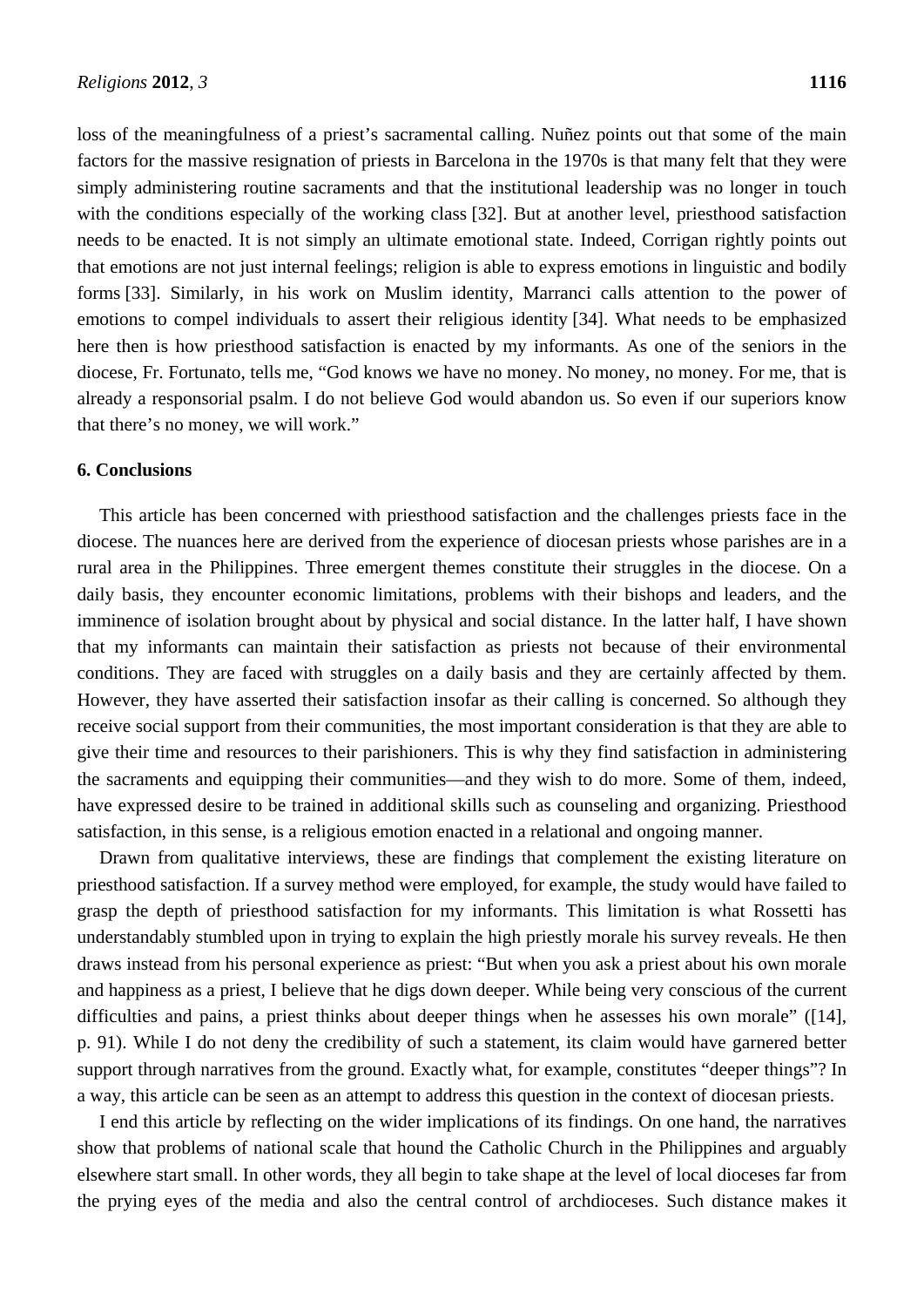possible for these issues to carry on until they become highly uncontainable. In a way, therefore, the stories recounted above, while laying the basis for my argument concerning satisfaction as religious emotion, can also serve to inform how they ought to be addressed. Indeed, Kane has shown that an approach to resolve crisis within the Church without regard for the thoughts and sentiments of local priests can alienate them in the end [9]. The narratives they have offered above articulate some of their aspirations for continuous training, opportunities for interacting with each other, and a more open line of communication with the leadership.

On the other hand, the research also raises an important question concerning the sustainability of priesthood satisfaction as religious emotion. For the time being, my informants have expressed their commitment to their calling precisely because they are satisfied with their very priesthood. This allows them to transcend their everyday struggles. But how far can this go? Certainly, crisis concerning sexual abuse and tensions with the leadership are most of the time ruptures. As Hoge, Rossetti, and Greeley have rightly argued in different occasions, these problems must not be interpreted as defining the entire Catholic Church [11,14,15]. Nevertheless, questions concerning generational change with implications on the sustainability of the clergy in the Philippines (and elsewhere) must now be entertained, especially that younger priests are receiving their ordination. This has been the project of Hoge, for example, who shows how changes concerning understanding of church structure and governance is changing across generations [13]. A project of this kind has not been done in the Philippines. But as suggested above, there can be generational differences in terms of pastoral formation and their personal expectations of themselves, their peers, parish, and the institution they serve.

# **Acknowledgments**

I am grateful to Jojo Fung, SJ of the East Asian Pastoral Institute for the support to conduct this study.

## **References**

- 1. National Statistics Office. "Philippines in Figures 2008." Available online: http://www.census.gov.ph/data/publications/PIF2008.pdf (accessed on 12 November 2009).
- 2. ISSP Research Group. "International Social Survey Programme 2008: Religion III." Available online: http://zacat.gesis.org/webview (accessed on 30 August 2012).
- 3. Segretaria di Stato. *Annuario Pontifico 2010*. Vatican: Libreria Editrice Vaticana, 2010.
- 4. Mark Merueñas. "Some Sex Scandals That Rocked the Catholic Church." *GMA News Online*, 03 April 2012. http://www.gmanetwork.com/news/story/253824/pinoyabroad/some-sex-scandalsthat-rocked-the-catholic-church.
- 5. Leila Salaverria, and TJ Burgonio. "Pajero Bishops Mum; Some Solons Also Got Pcso Funds." *Philippine Daily Inquirer*, 30 June 2011. http://newsinfo.inquirer.net/19326/pajero-bishops-mumsome-solons-also-got-pcso-funds.
- 6. Julius Bautista. "Church and State in the Philippines: Tackling Life Issues in a 'Culture of Death'." *SOJOURN: Journal of Social Issues in Southeast Asia* 25 (2010): 29–53.
- 7. Anne Raffin, and Jayeel Cornelio. "The Catholic Church and Education as Sources of Institutional Panic in the Philippines." *Asian Journal of Social Science* 37 (2009): 778–98.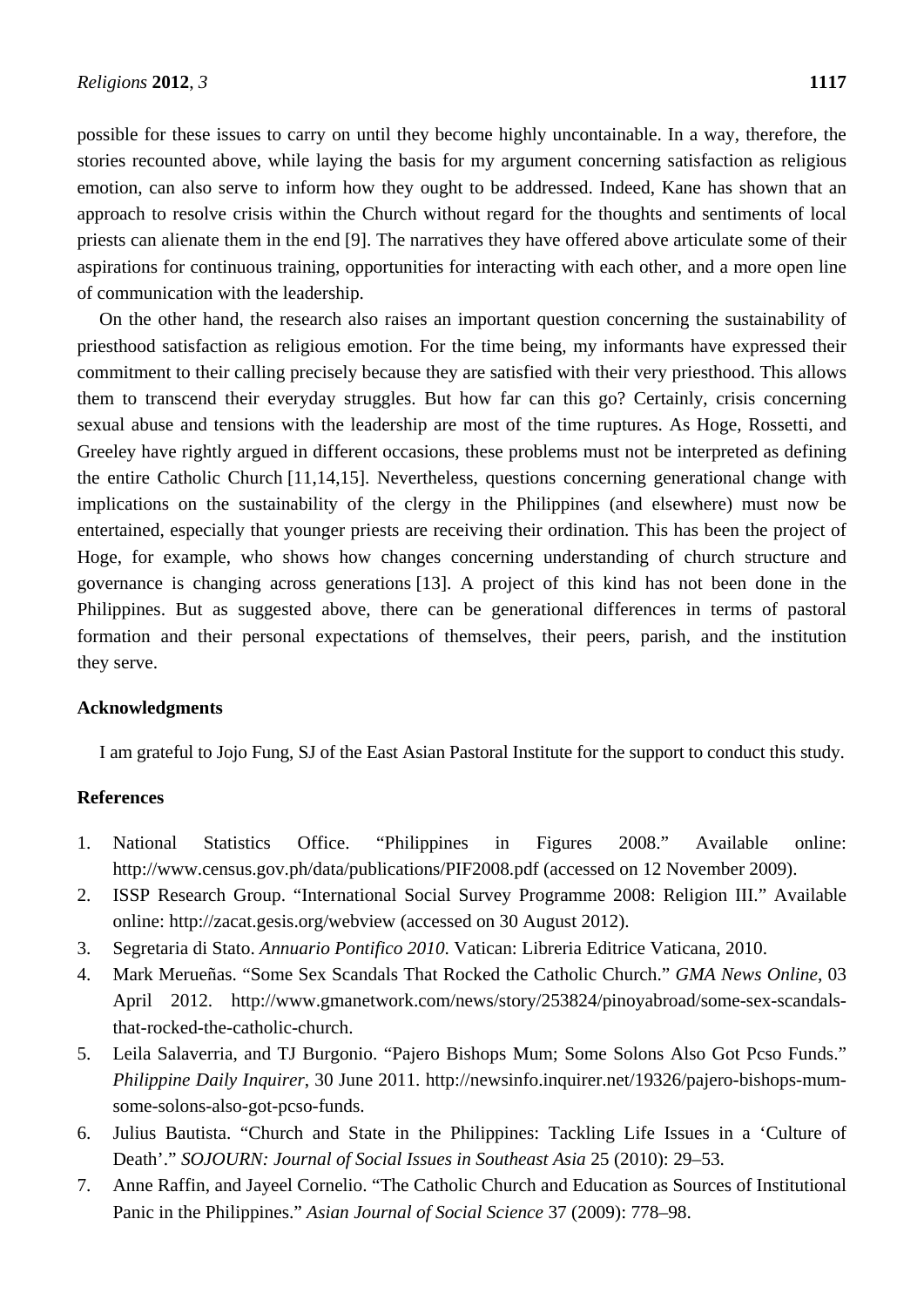- 8. Michael Zickar, William Balzer, Shahnaz Aziz, and John Wryobeck. "The Moderating Role of Social Support between Role Stressors and Job Attitudes among Roman Catholic Priests." *Journal of Applied Social Psychology* 38 (2008): 2903–23.
- 9. Michael Kane. "A Qualitative Survey of the Attitudes of Catholic Priests toward Bishops and Ministry Following the Sexual Abuse Revelations of 2002." *Pastoral Psychology* 57 (2008): 183–98.
- 10. Norman Andrew Ermis. "Experiences of the First Five Years of Priesthood and the Ongoing Formation of Priests." DMin thesis, Oblate School of Theology, 2009.
- 11. Dean Hoge. *The First Five Years of the Priesthood: A Study of Newly Ordained Catholic Priests*. Collegeville, Minnesota: The Liturgical Press, 2002.
- 12. Stephen Louden, and Leslie Francis. *The Naked Parish Priest: A Survey among Roman Catholic Parish Clergy in England and Wales*. New York and London: Continuum, 2003.
- 13. Dean Hoge, and Jacqueline Wenger. *Evolving Visions of the Priesthood: Changes from Vatican Ii to the Turn of the New Century*. Collegeville, Minnesota: Liturgical Press, 2003.
- 14. Stephen Rossetti. *Why Priests Are Happy: A Study of the Psychological and Spiritual Health of Priests*. Notre Dame, Indiana: Ave Maria Press, 2011.
- 15. Andrew Greeley. "For Priests, Celibacy Is Not a Problem." *The New York Times*, 03 March 2004. http://www.nytimes.com/2004/03/03/opinion/for-priests-celibacy-is-not-the-problem.html? pagewanted=all&src=pm.
- 16. Alexei Krindatch, and Dean Hoge. "Satisfaction and Morale among Parish Clergy: What American Catholic and Orthodox Priests Can Learn from Each Other." *Journal for the Scientific Study of Religion* 49 (2010): 179–87.
- 17. Douglas Turton, and Leslie Francis. "Assessing Ministerial Job Satisfaction: The Reliability of the Revised MJSS among Male Anglican Clergy." *Review of Religious Research* 44 (2002): 169–72.
- 18. Lawrence Matthew LeNoir. "Can the Variables That Explain Marital Satisfaction and Stability Also Explain Vocational Satisfaction and Stability in the Roman Catholic Diocesan Priesthood: An Investigation into and Application of the VSA Model of Marriage." PhD thesis, Loyola College in Maryland, 2001.
- 19. Matthew Miles, and Michael Huberman. *Qualitative Data Analysis: An Expanded Sourcebook*, 2nd ed. Thousand Oaks and London: Sage Publications, 1994.
- 20. Michael Galea. "Healing the Healers: A Profile of Strengths and Weaknesses of Catholic Priests in Gozo, Malta." *Pastoral Psychology* 60 (2011): 857–68.
- 21. Jocelyn Uy. "CBCP Apologizes for SUVs." *Philippine Daily Inquirer*, 12 July 2011. http://newsinfo.inquirer.net/23189/cbcp-apologizes-for-suvs.
- 22. Anthony Joseph Banka. "The Lived Experience of Men Who Leave the Ministerial Priesthood of the Roman Catholic Church and Enter into a Committed Heterosexual Relationship." MSc thesis, University of Calgary, 2008.
- 23. Richard Clancy. "The Perceptions of the Recently Ordained Priests of Boston of Their Post-Secondary Education and Formation in Seminary." PhD thesis, Boston College, 2008.